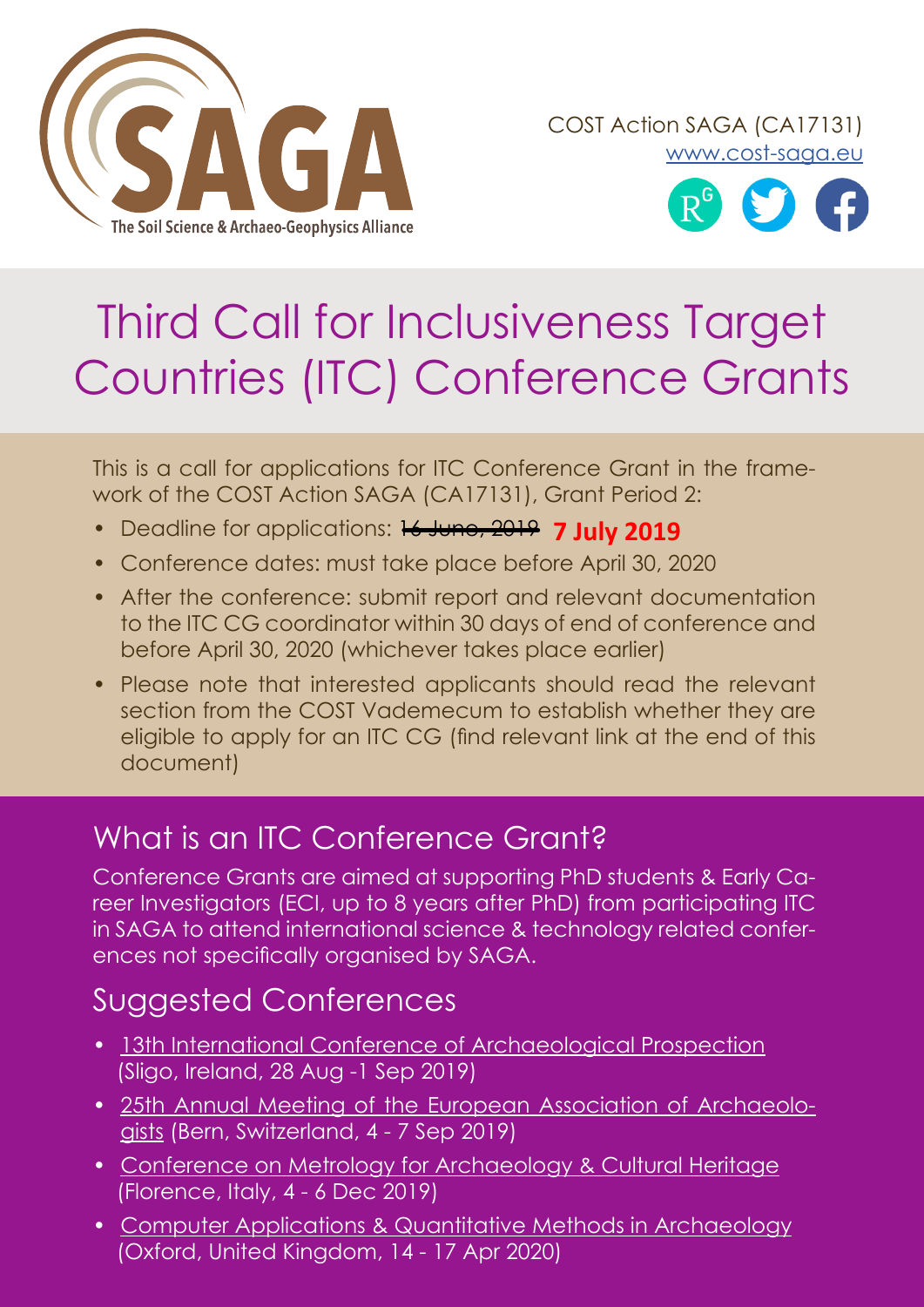### Who can apply?

- Applicants must be a PhD student or an ECI with a primary affiliation in an institution located in a COST Action SAGA participating ITC: [https://www.cost.eu/](https://www.cost.eu/actions/CA17131/#tabs|Name:parties. ) [actions/CA17131/#tabs|Name:parties.](https://www.cost.eu/actions/CA17131/#tabs|Name:parties. )
- Applicants must make an oral/poster presentation at the conference in question and be listed in the official event/ conference programme.
- The main subject of the presentation must be on a topic relevant to COST Action SAGA. More details about aim and objectives of SAGA and its Working Groups can be found here:

<https://riojournal.com/article/31648/>

- COST Action SAGA (CA17131) should be acknowledged both in the book of abstracts and in the oral/poster presentation following COST guidelines (Section 10 of the COST Vademecum [\(https://www.cost.eu/wp-content/up](https://www.cost.eu/wp-content/uploads/2019/05/Vademecum-May-2019.pdf)[loads/2019/05/Vademecum-May-2019.](https://www.cost.eu/wp-content/uploads/2019/05/Vademecum-May-2019.pdf) [pdf\)](https://www.cost.eu/wp-content/uploads/2019/05/Vademecum-May-2019.pdf).
- The participation must be pre-approved by SAGA Core Group (i.e. the Grant is for future conferences and not for conferences which have already taken place).

#### How much?

The financial support on offer is a fixed financial contribution to the overall expenses incurred during the participation in a given conference and may not necessarily cover all of the associated expenses.

It takes into consideration the budget request of the applicant and the outcome of the evaluation of the application.

The following funding conditions apply and must be respected:

1. Up to a max of EUR 2500 in total can be afforded to each successful applicant, including:

- 2. Up to a max of EUR 160 per day afforded for accommodation and meal expenses
- 3. Up to a max of EUR 500 for the conference fees

In addition, when meal and accommodation expenses are supported by the hosting institution as part of the provisions offered in their conference package, the amount for subsistence afforded to each eligible participant must be deducted from the Grant.

Documentary evidence of the conference fee amount must be provided by the applicant.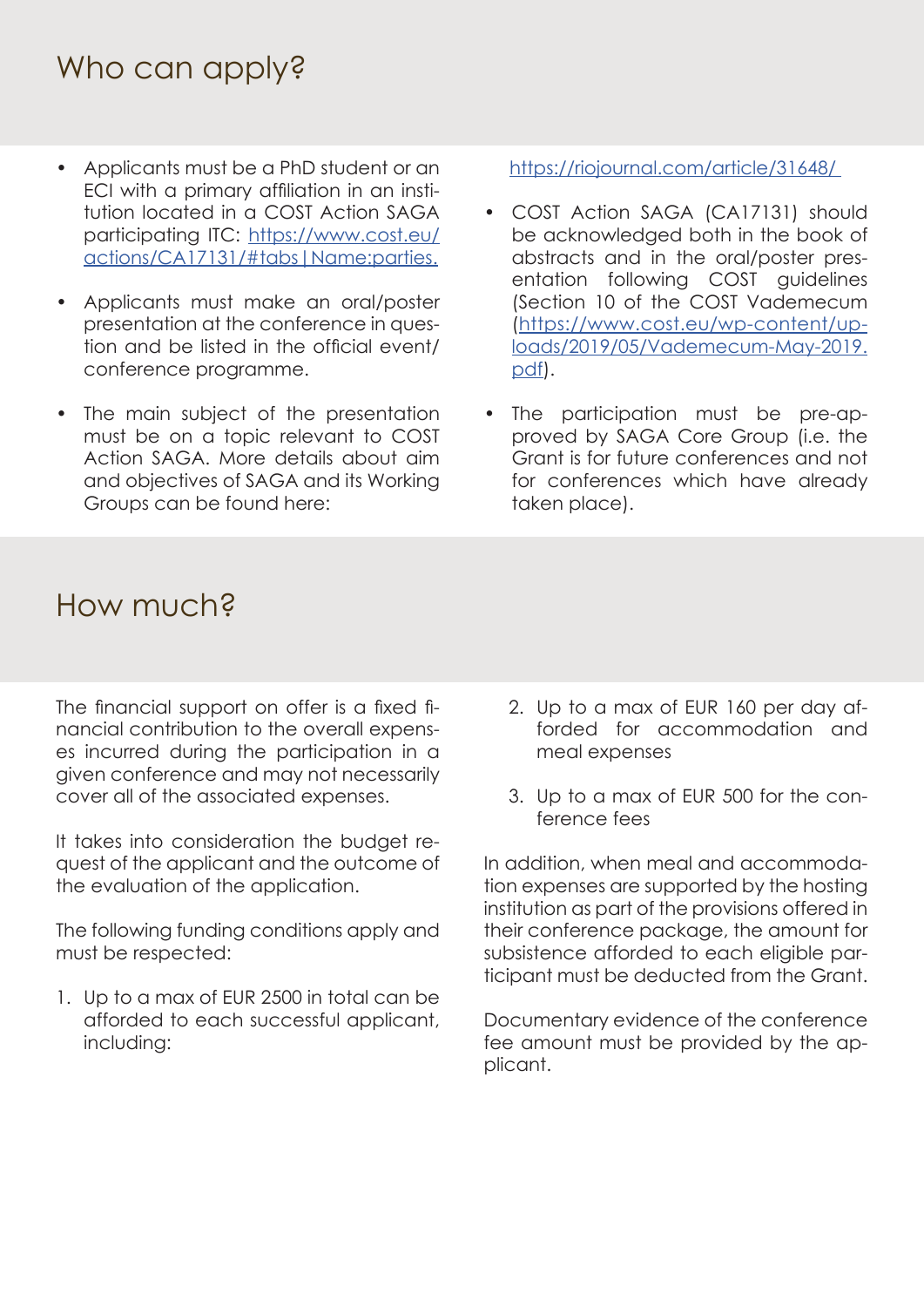# How to apply?

- 1. Register for an e-COST profile at https://e-services.cost.eu/user/registration/register
- 2. If applicant is not a COST Action SAGA participant yet, send an explanatory email requesting to become participant to Action Chair:
	- Dr Carmen Cuenca-Garcia: [\(carmen.cuenca-garcia@ntnu.no\)](mailto:carmen.cuenca-garcia%40ntnu.no?subject=)
- 3. Follow the steps in e-COST for ITC Conference Grant application, which includes the submission of:
	- CV (max 2 pages)
	- Abstract of the conference contribution
- Letter/mail of abstract acceptance
- Short description including:
	- ο the applicant's involvement in COST Action SAGA
	- ο how the topic of the abstract is related with COST Action SAGA
	- ο link to the general website of the conference
	- ο link to the scientific program of the conference
	- ο link to the registration page where the fees are detailed

# Selection of applicants

The evaluation of applications will be performed by the COST Action SAGA Core Group and the final selection of candidates voted by SAGA Management Committee.

The selection of applicants is based on the following criteria:

1. The scientific scope of the conference

contribution must clearly complement the overall objectives of COST Action SAGA.

- 2. Oral contributions will be given priority over poster contributions.
- 3. European conferences are preferred, although conferences held elsewhere can be considered.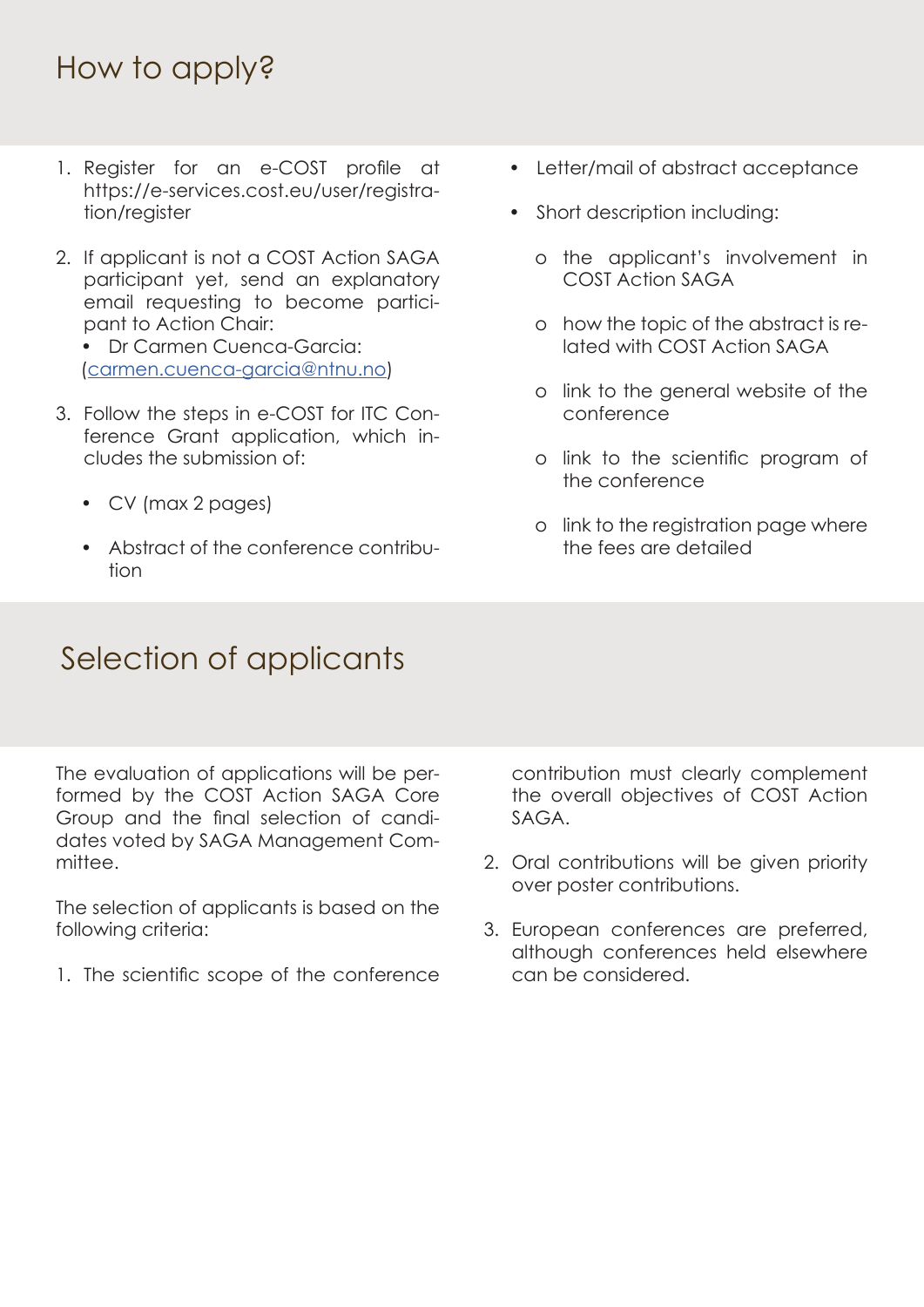#### During the Conference

Take pictures and send them to the Science Communication Manager: Dr Agnese Kukela [\(agnese.kukela@gmail.com](mailto:agnese.kukela%40gmail.com?subject=)) and the ITC Conference Grant Coordinator: Dr Simo Spassov ([simo@meteo.be](mailto:simo%40meteo.be?subject=)).

Grantees are encouraged to tweet from

their own account during the conference, mentioning:

- **• #SAGA\_COST**
- **• @COSTprogramme**
- **• #ITCConferenceGrants**

and any other relevant hashtag.

# After the Conference

The Grantee must submit a scientific report through e-COST within 30 calendar days from the end date of the conference in question, and before April 30, 2020, whichever takes place earlier.

A template for the scientific report can be found in e-COST. The scientific report should include any relevant discussion or feedback for the talk given by the Grantee, information on relevant talks attended at the conference and interesting discussions. Pictures can be included. Length should be max 2 pages.

The Grantee must submit documentary ev-

idence of the paid conference fee to the Grant Holder Manager (Dr Ingrid Salvesen, [ingrid.salvesen@ntnu.no\)](http://ingrid.salvesen@ntnu.no) along with any other relevant administrative documents.

Payment of the Grant is subject to the submitted scientific report being approved by SAGA Core Group. Written approval of the submitted scientific report must be sent to the Grant Holder for archiving purposes.

Successful applicants will be asked to submit a brief summary of the ITC Conference Grant outputs for the Action's website describing the scientific report which will also be made available online.

# Acknowledgement of COST Action SAGA

Oral or poster papers presented in the conference must clearly display the:

- **• SAGA logo**
- **• SAGA's website**: **[www.saga-cost.eu](http://www.saga-cost.eu)**
- **• COST Association and EU logos**

Please contact SAGA's Science Communication Manager (Dr Agnese Kukela: [agnese.kukela@gmail.com\)](mailto:agnese.kukela%40gmail.com?subject=) for more information and high resolution logo files.

Oral or poster presentations as well as publications resulting from ITC Conference Grant must acknowledge COST Action SAGA using the following:

 "*This work/Part of this work was supported by the COST Action SAGA - The Soil Science & Archaeo-Geophysics Alliance, CA17131, [www.saga-cost.eu](http://www.saga-cost.eu)*."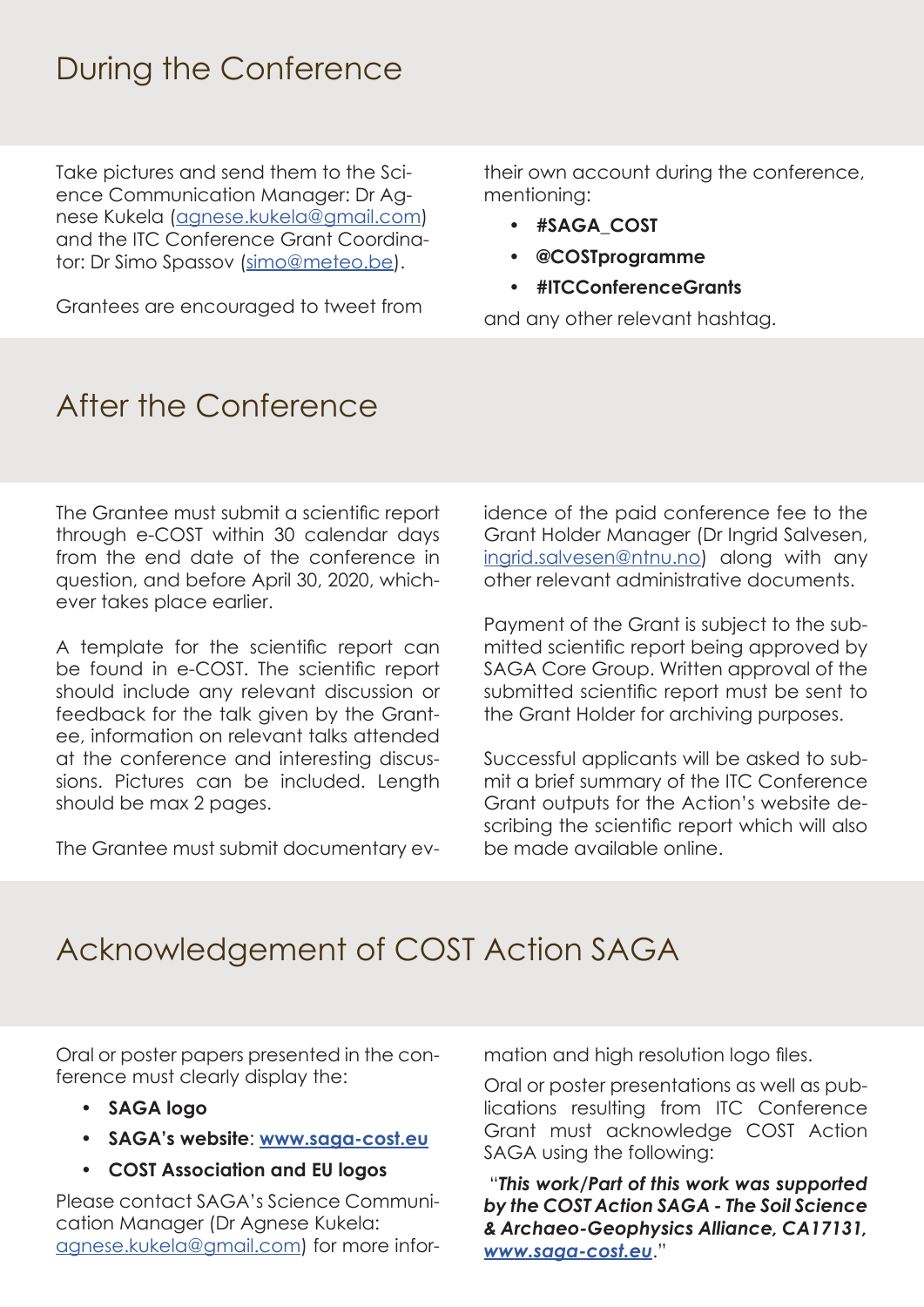# Links to key webpages and documents

- SAGA's webiste: [https://www.saga-cost.eu](https://www.saga-cost.eu/)
- COST Action SAGA proposal: [https://riojournal.com/article/31648/](https://riojournal.com/article/31648/ )
- SAGA's admin site in COST Association website: [https://www.cost.eu/actions/](https://www.cost.eu/actions/CA17131/#tabs|Name:overview ) [CA17131/#tabs|Name:overview](https://www.cost.eu/actions/CA17131/#tabs|Name:overview )
- MoU (COST Action SAGA)[: https://www.]( https://www.cost.eu/actions/CA17131/#downloads  ) [cost.eu/actions/CA17131/#downloads]( https://www.cost.eu/actions/CA17131/#downloads  )
- COST Vademecum, see Section 9 & 10: [https://www.cost.eu/wp-content/up](https://www.cost.eu/wp-content/uploads/2019/05/Vademecum-May-2019.pdf )[loads/2019/05/Vademecum-May-2019.](https://www.cost.eu/wp-content/uploads/2019/05/Vademecum-May-2019.pdf ) [pdf](https://www.cost.eu/wp-content/uploads/2019/05/Vademecum-May-2019.pdf )
- Create e-COST profile: [https://e-servic](https://e-services.cost.eu/user/registration/register  )[es.cost.eu/user/registration/register](https://e-services.cost.eu/user/registration/register  )
- Online application form: [https://e-ser](https://e-services.cost.eu/conferencegrant (this requires of an e-COST profile))[vices.cost.eu/conferencegrant \(this re](https://e-services.cost.eu/conferencegrant (this requires of an e-COST profile))[quires of an e-COST profile\)](https://e-services.cost.eu/conferencegrant (this requires of an e-COST profile))

For further information you may contact the ITC Conference Grant Coordinator: Dr Simo Spassov ([simo@meteo.be\)](mailto:simo%40meteo.be?subject=)